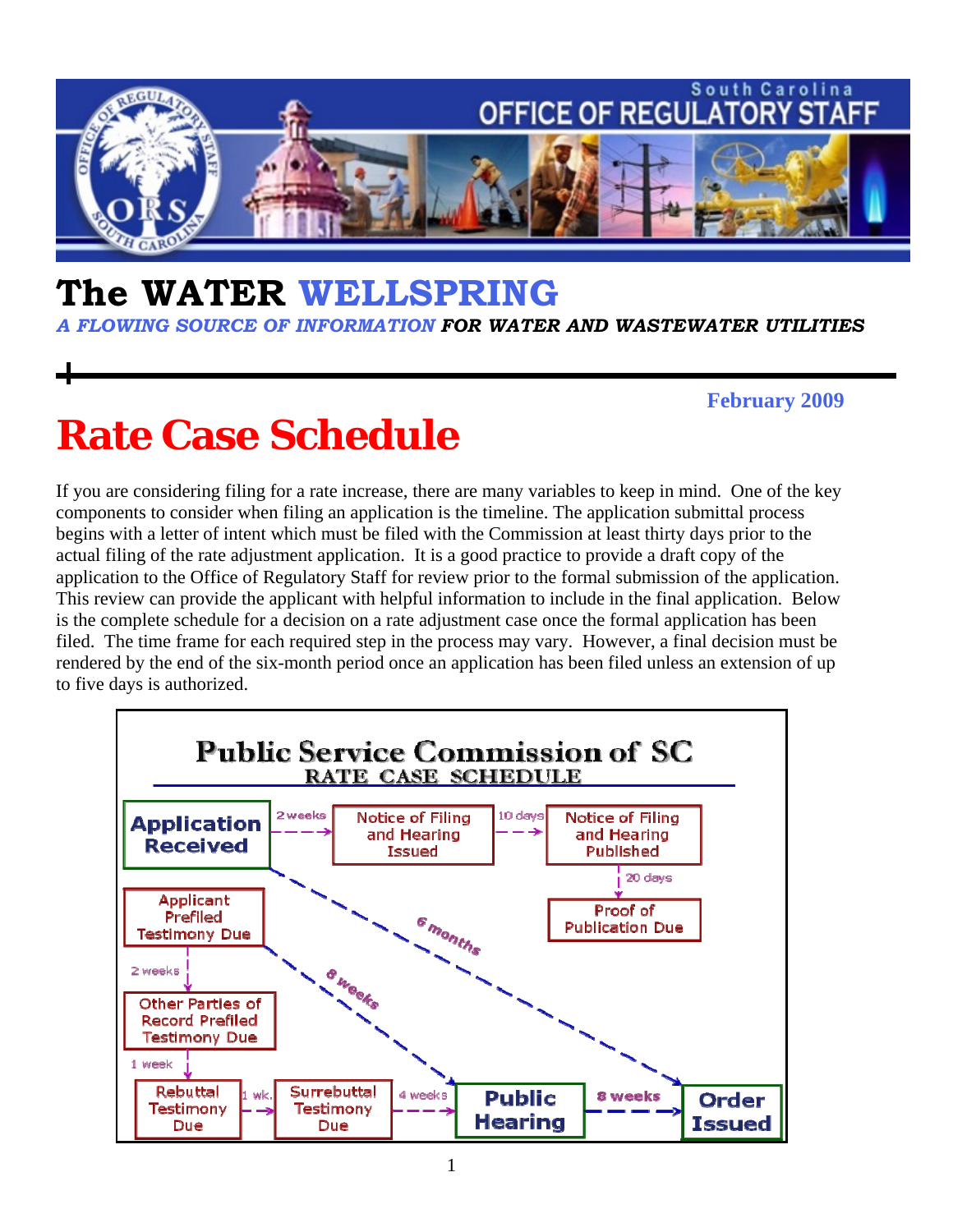



Water use metering is an essential element of efficiency and conservation management and is necessary in order to conduct a system audit. Metering is a requirement for loss control, accounting and rate making, verification of water and cost savings, and the evaluation of the effectiveness of efficiency and conservation measures. Metering must be provided at all important water production processes and delivery locations including at the supply source, at critical in-plant control points, at wholesale delivery points, and at service connections. An effective metering program allows comparison of measured flows in the system and metered deliveries to customers, which can be used to identify leaks.

Water meters not only help utilities collect the revenue they are due but also help pinpoint leaks, locate pressure problems along their waterways, and identify and study periods of peak and non-peak use among both residential and business consumers. Meters can only perform these feats if they are accurate. Unfortunately, water meters are not 100 percent accurate and can lose their sensitivity over time and fail to accurately monitor how much water businesses and residences are consuming. Inaccuracy in water use also results when the meters are outdated or in poor repair. Inadequate meter upkeep and maintenance is a serious problem that needs to be addressed promptly. Inaccurate water meters not only result in lost income for often cash-strapped utilities, they also prevent utilities from realizing the potential for greater savings. Without accurate meters, water and sewer departments cannot completely participate in some of the newest experiments and techniques designed to foster increased water efficiency. Accurate assessment of water usage is vital in keeping utility bills low and conserving water in drought conditions.

In order to ensure that water is being accounted for accurately, meters need to be selected, installed, operated and maintained using generally accepted industry standards. Meters should be regularly calibrated and tested in accordance with the manufacturer's recommendations or the guidelines recommended by the American Water Works Association (AWWA), Manual for *Water Meters-Selection, Installation, Testing, and Maintenance* (AWWA M6).

# *Consumer Services*

Customers expect and should receive more-than-reliable water and wastewater services. Exceptional customer service should always be a top priority for any water and sewer company. The litmus test should be that if customers could choose who they wanted for their water or wastewater provider, would they choose your company?

Each time a customer contacts their water or wastewater provider, utility staff will certainly influence the customer's opinion of the utility. When customers call their utility, they expect the utility staff to be knowledgeable, responsive, and courteous. Good customer service can make everyone's job easier, and it is both beneficial to the customer and the company.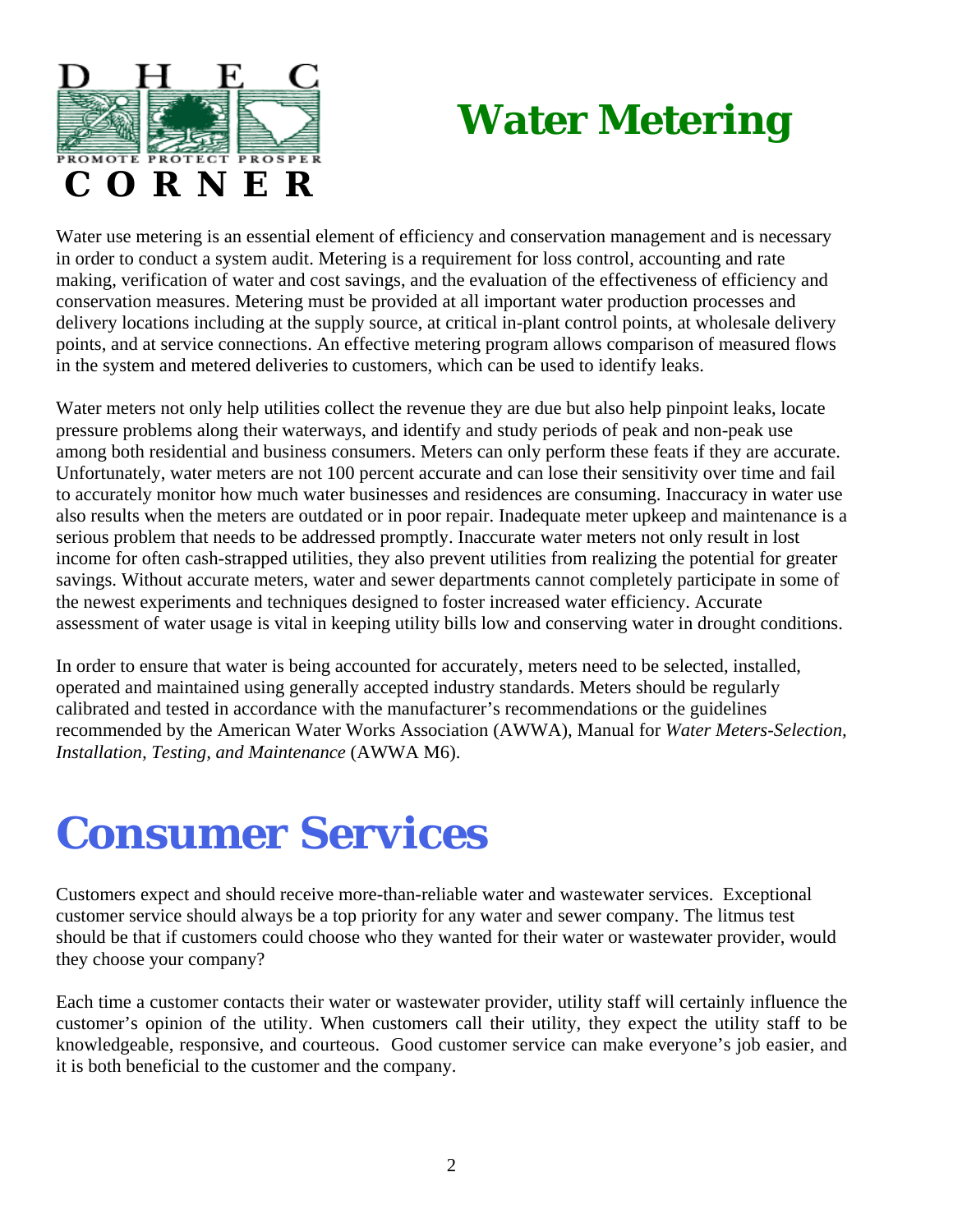#### **Suggestions to consider when dealing with customers:**

- *Make staff training a priority*
- *Listen to your customers*
- *Be helpful, if possible go out of your way to help*
- *Don't make promises that you can't keep*
- *Not only identify needs but anticipate them*
- *Get feedback*

# *The Audit Corner:*

*National Association of Regulatory Utility Commissioners (NARUC) Uniform System of Accounts (USOA)*



#### **What is NARUC?**

**NARUC** represents the governmental agencies of the fifty States, the District of Columbia, Puerto Rico and the Virgin Islands engaged in the regulation of public utilities and common carriers. NARUC's mission is to serve the public interest by improving the quality and effectiveness of public utility regulation. NARUC's members have the obligation to ensure the establishment and maintenance of such energy utility services as may be required by the public convenience and necessity, and to ensure that such services are provided at rates and conditions that are just, reasonable and nondiscriminatory for all consumers.

#### **What is the NARUC "Uniform System of Accounts"?**

- Prescribes accounting classifications and instructions to achieve uniform accounting records while maintaining consistent application among companies. Includes the basis to be used in the financial reports.
- The NARUC USOA is required by the South Carolina Public Service Commission Rules and Regulations.

#### **What are the utility classes for the NARUC USOA?**

- Class A Annual operating revenues of \$1,000,000 or more.
- Class B Annual operating revenues of \$200,000 or more but less than \$1,000,000.
- Class C Annual operating revenues of less than \$200,000.

#### **What are the basic requirements for the NARUC USOA?**

- General Records to support accounting entries, i.e. general ledger, etc.
- Accrual Accounting
- Original Cost Plant by the person who first devoted the property to utility service
- Straight Line Depreciation
- Continuing Property Records

#### **How do you order the Uniform System of Accounts?**

• NARUC USOA can be found at www.naruc.org/Store/